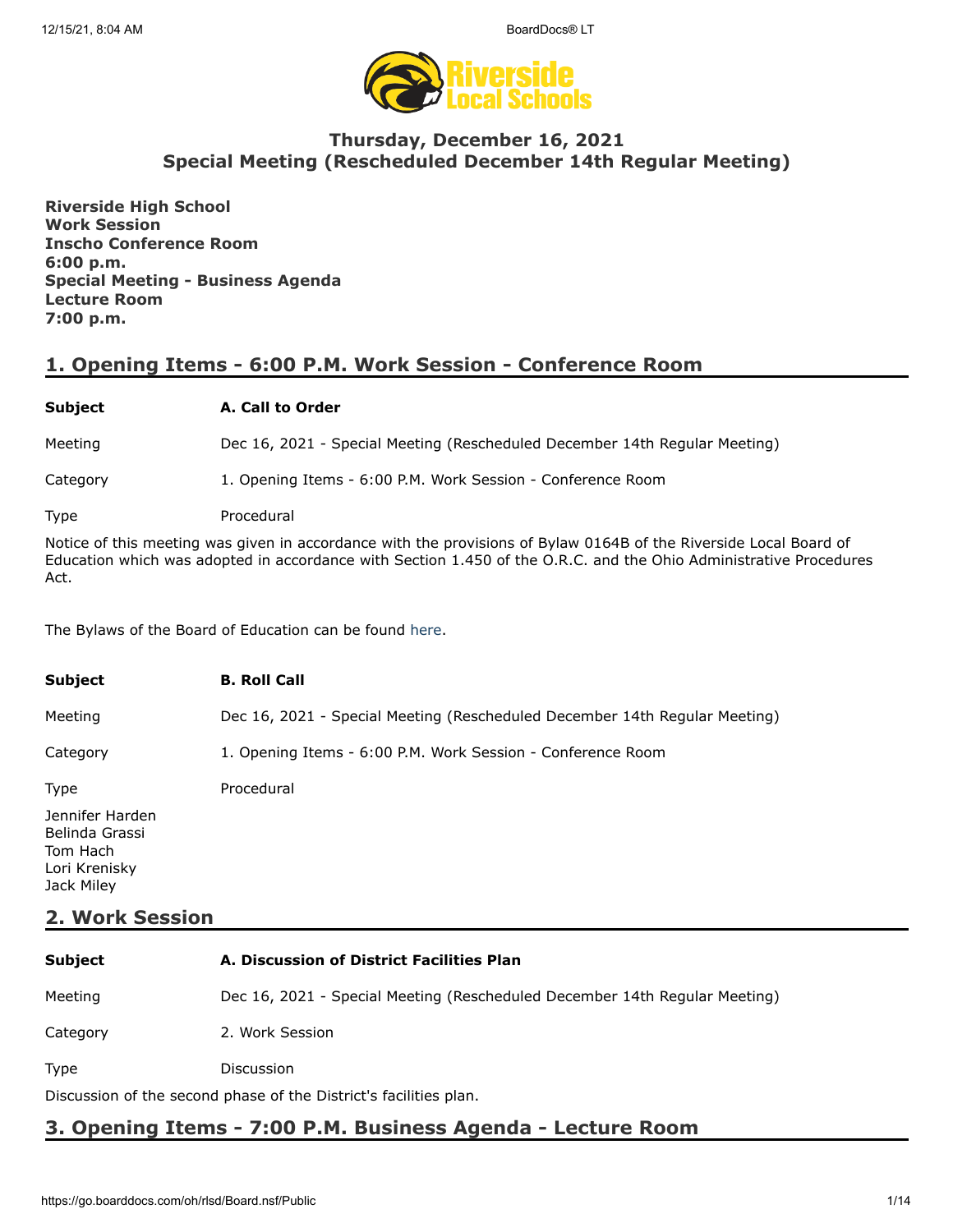| <b>Subject</b> | A. Call to Order                                                           |
|----------------|----------------------------------------------------------------------------|
| Meeting        | Dec 16, 2021 - Special Meeting (Rescheduled December 14th Regular Meeting) |
| Category       | 3. Opening Items - 7:00 P.M. Business Agenda - Lecture Room                |
| Type           | Procedural                                                                 |

Notice of this meeting was given in accordance with the provisions of Bylaw 0164B of the Riverside Local Board of Education which was adopted in accordance with Section 1.450 of the O.R.C. and the Ohio Administrative Procedures Act.

The Bylaws of the Board of Education can be found [here.](http://www.neola.com/riverside(lake)-oh/)

| <b>Subject</b>                                                               | <b>B. Roll Call</b>                                                        |
|------------------------------------------------------------------------------|----------------------------------------------------------------------------|
| Meeting                                                                      | Dec 16, 2021 - Special Meeting (Rescheduled December 14th Regular Meeting) |
| Category                                                                     | 3. Opening Items - 7:00 P.M. Business Agenda - Lecture Room                |
| Type                                                                         | Procedural                                                                 |
| Jennifer Harden<br>Belinda Grassi<br>Tom Hach<br>Lori Krenisky<br>Jack Miley |                                                                            |
| <b>Subject</b>                                                               | <b>C. Pledge of Allegiance</b>                                             |
| Meeting                                                                      | Dec 16, 2021 - Special Meeting (Rescheduled December 14th Regular Meeting) |
| Category                                                                     | 3. Opening Items - 7:00 P.M. Business Agenda - Lecture Room                |
| Type                                                                         | Procedural                                                                 |

I pledge allegiance to the Flag of the United States of America, and to the Republic for which it stands, one Nation under God, indivisible, with liberty and justice for all.

| Subject  | D. Welcome                                                                 |
|----------|----------------------------------------------------------------------------|
| Meeting  | Dec 16, 2021 - Special Meeting (Rescheduled December 14th Regular Meeting) |
| Category | 3. Opening Items - 7:00 P.M. Business Agenda - Lecture Room                |
| Type     | Procedural                                                                 |

On behalf of the Board, I would like to welcome all students, staff, parents, and interested community members to tonight's Board of Education meeting. I would like to remind everyone that this is a meeting of the Board of Education held in public for the purpose of conducting the school district's business and is not to be considered a public community meeting. There is time for public comment during the meeting in the Public Participation section on the agenda.

## **4. Minutes**

| <b>Subject</b> | A. Approval of Minutes                                                     |
|----------------|----------------------------------------------------------------------------|
| Meeting        | Dec 16, 2021 - Special Meeting (Rescheduled December 14th Regular Meeting) |
| Category       | 4. Minutes                                                                 |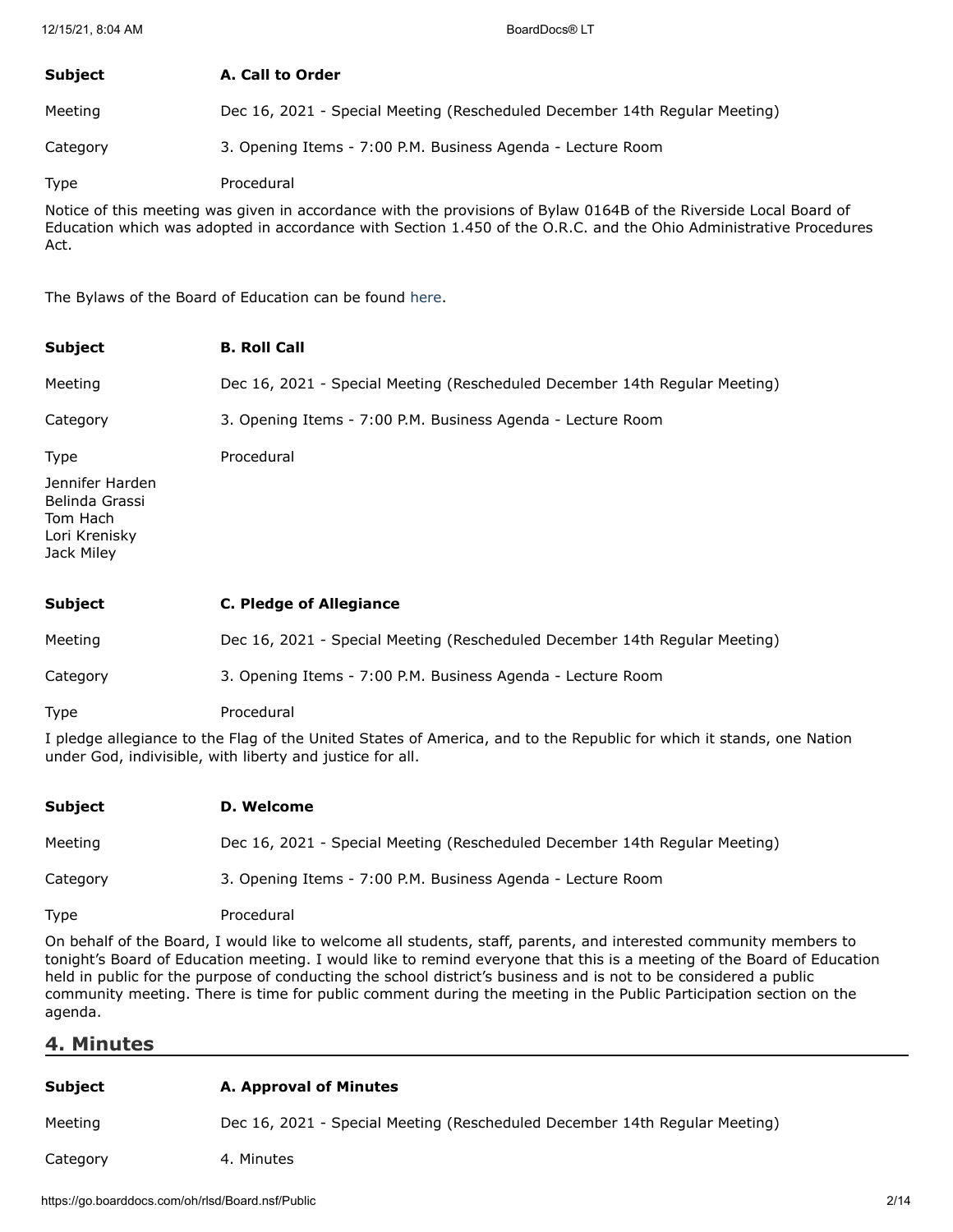| 12/15/21, 8:04 AM                                                                |                   |                                        | BoardDocs® LT                                                              |
|----------------------------------------------------------------------------------|-------------------|----------------------------------------|----------------------------------------------------------------------------|
| Type                                                                             | Action, Minutes   |                                        |                                                                            |
| Recommended Action                                                               |                   | Motion to approve Minutes as attached. |                                                                            |
| Motion: __________________                                                       |                   |                                        |                                                                            |
| Second: ___________________                                                      |                   |                                        |                                                                            |
| Vote:                                                                            |                   |                                        |                                                                            |
| Jennifer Harden                                                                  |                   | Nay_______                             | Abstain______                                                              |
| Belinda Grassi                                                                   |                   |                                        | Abstain_____                                                               |
| Tom Hach                                                                         |                   | $\mathsf{Nay}$ <sub>_________</sub>    | Abstain______                                                              |
| Lori Krenisky                                                                    |                   | $\mathsf{Nay}$ <sub>________</sub>     | Abstain_____                                                               |
| Jack Miley                                                                       | Aye_______        |                                        | Abstain______                                                              |
| President declares the motion: carried, failed                                   |                   |                                        |                                                                            |
| <b>File Attachments</b><br>November 18 2021 Special Meeting Minutes.pdf (188 KB) |                   |                                        |                                                                            |
| <b>5. Old Business</b>                                                           |                   |                                        |                                                                            |
| <b>Subject</b>                                                                   |                   | A. Discussion of Old Business          |                                                                            |
| Meeting                                                                          |                   |                                        | Dec 16, 2021 - Special Meeting (Rescheduled December 14th Regular Meeting) |
| Category                                                                         | 5. Old Business   |                                        |                                                                            |
| Type                                                                             | <b>Discussion</b> |                                        |                                                                            |
| The Board of Education may discuss any outstanding old business items.           |                   |                                        |                                                                            |
| <b>6. New Business</b>                                                           |                   |                                        |                                                                            |
| <b>Subject</b>                                                                   |                   | A. Discussion of New Business          |                                                                            |
| Meeting                                                                          |                   |                                        | Dec 16, 2021 - Special Meeting (Rescheduled December 14th Regular Meeting) |
| Category                                                                         | 6. New Business   |                                        |                                                                            |
| <b>Type</b>                                                                      | Discussion        |                                        |                                                                            |
| The Board of Education may discuss any new business items that arise.            |                   |                                        |                                                                            |

# **7. Board of Education Committee and Liaison Reports**

| <b>Subject</b>                                                | A. Superintendent's Business Advisory Liaison                              |  |
|---------------------------------------------------------------|----------------------------------------------------------------------------|--|
| Meeting                                                       | Dec 16, 2021 - Special Meeting (Rescheduled December 14th Regular Meeting) |  |
| Category                                                      | 7. Board of Education Committee and Liaison Reports                        |  |
| <b>Type</b>                                                   | Reports                                                                    |  |
| Mrs. Harden will provide an update to the Board of Education. |                                                                            |  |

## **Subject B. Curriculum and Programming Committee; Booster Organizations Liaison**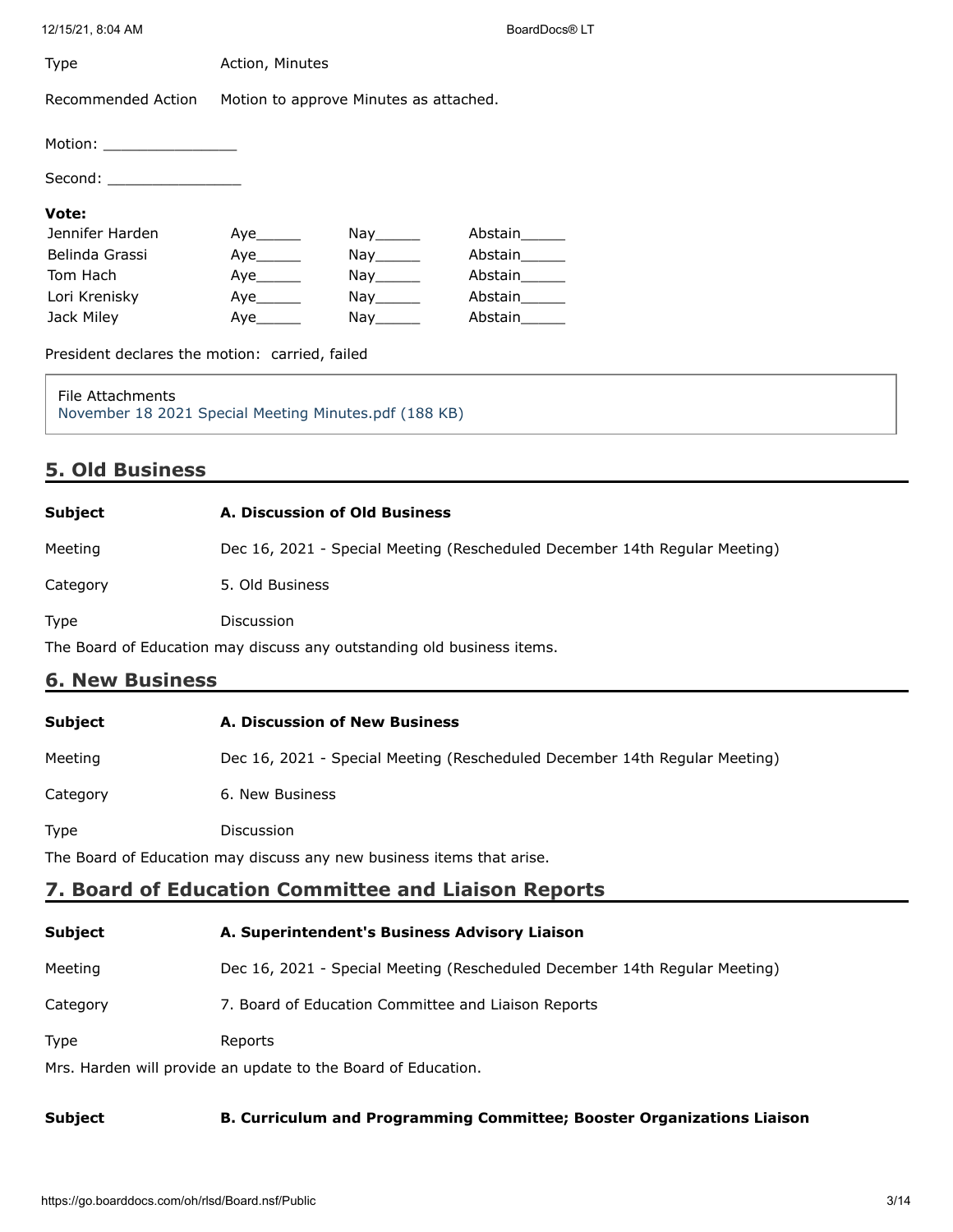| 12/15/21, 8:04 AM | BoardDocs® LT                                                              |
|-------------------|----------------------------------------------------------------------------|
| Meeting           | Dec 16, 2021 - Special Meeting (Rescheduled December 14th Regular Meeting) |
| Category          | 7. Board of Education Committee and Liaison Reports                        |
| <b>Type</b>       | Reports<br>Mr. Miley will provide an update to the Board of Education.     |
| <b>Subject</b>    | C. Buildings & Grounds/Operations Committee; Alumni Association Liaison    |
| Meeting           | Dec 16, 2021 - Special Meeting (Rescheduled December 14th Regular Meeting) |
| Category          | 7. Board of Education Committee and Liaison Reports                        |
| <b>Type</b>       | Reports                                                                    |

Mr. Hach will provide an update to the Board of Education.

| <b>Subject</b>                                                  | D. Policy Committee; Strategic Plan Liaison                                |
|-----------------------------------------------------------------|----------------------------------------------------------------------------|
| Meeting                                                         | Dec 16, 2021 - Special Meeting (Rescheduled December 14th Regular Meeting) |
| Category                                                        | 7. Board of Education Committee and Liaison Reports                        |
| <b>Type</b>                                                     | Reports                                                                    |
| Mrs. Krenisky will provide an update to the Board of Education. |                                                                            |

# **8. Superintendent's Report**

| Subject                                                     | A. Update from the Superintendent                                          |
|-------------------------------------------------------------|----------------------------------------------------------------------------|
| Meeting                                                     | Dec 16, 2021 - Special Meeting (Rescheduled December 14th Regular Meeting) |
| Category                                                    | 8. Superintendent's Report                                                 |
| Type                                                        | Reports                                                                    |
| Dr. Kalis will provide an update to the Board of Education. |                                                                            |

# **9. Treasurer's Report and Committee Update**

| Subject                                                       | A. Finance/Audit and Personnel Committee; Legislative Liaison              |  |
|---------------------------------------------------------------|----------------------------------------------------------------------------|--|
| Meeting                                                       | Dec 16, 2021 - Special Meeting (Rescheduled December 14th Regular Meeting) |  |
| Category                                                      | 9. Treasurer's Report and Committee Update                                 |  |
| Type                                                          | Reports                                                                    |  |
| Mrs. Grassi will provide an update to the Board of Education. |                                                                            |  |
| Subject                                                       | <b>B. Update from the Treasurer</b>                                        |  |
| Meeting                                                       | Dec 16, 2021 - Special Meeting (Rescheduled December 14th Regular Meeting) |  |
| Category                                                      | 9. Treasurer's Report and Committee Update                                 |  |

Type Reports

Mr. Platko will provide an update to the Board of Education.

# **10. Public Participation**

https://go.boarddocs.com/oh/rlsd/Board.nsf/Public 4/14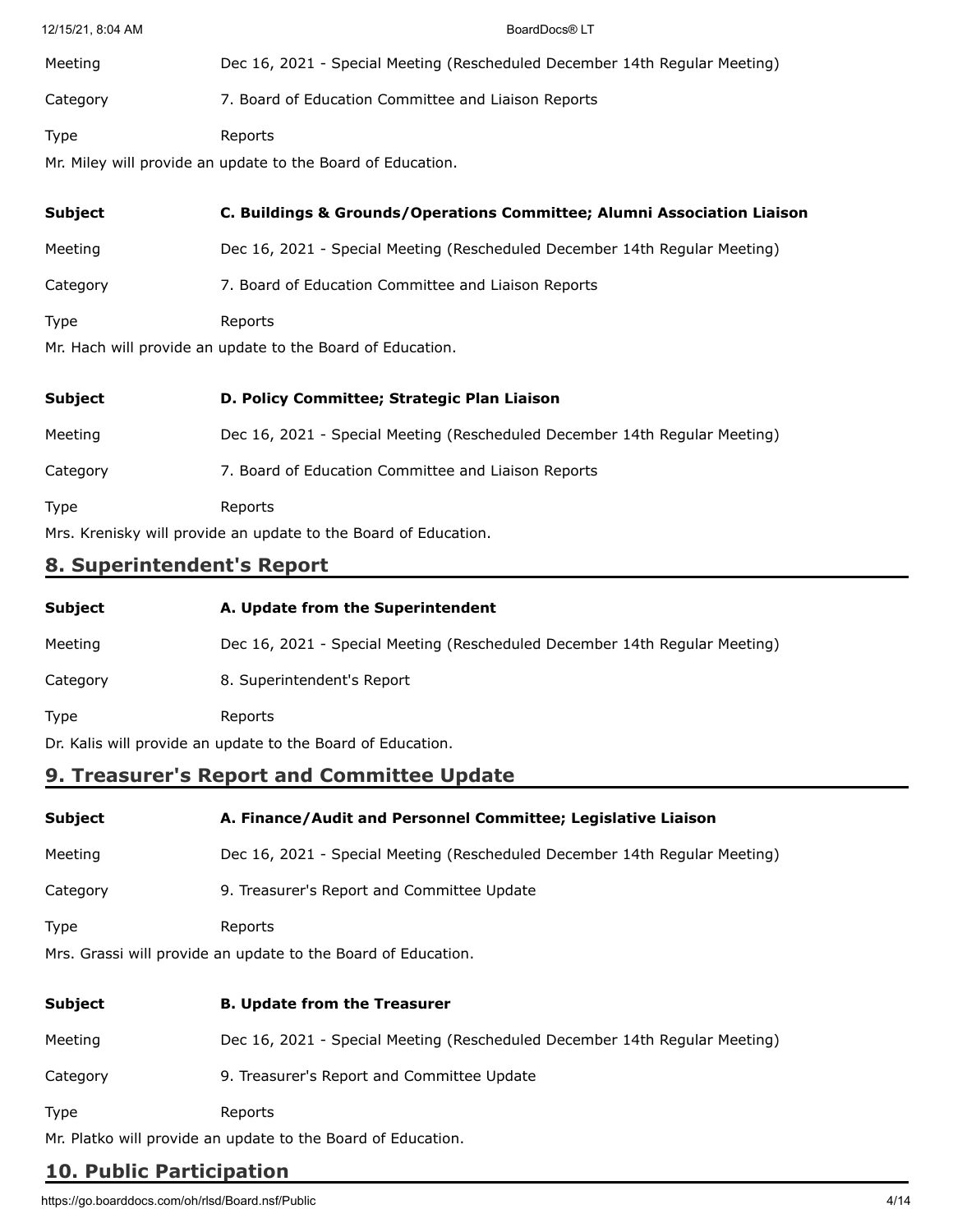| Subject  | A. Public Comment                                                          |
|----------|----------------------------------------------------------------------------|
| Meeting  | Dec 16, 2021 - Special Meeting (Rescheduled December 14th Regular Meeting) |
| Category | 10. Public Participation                                                   |

Type Information

Anyone wishing to address the Board of Education will be recognized by the Board President. Speakers are requested to identify themselves and their topic; comments are limited to three minutes.

Please see Bylaw 0169.1 - Public Participation at Board Meetings located [here](http://www.neola.com/riverside(lake)-oh/) for more information.

## **11. Consent Agenda: Finance/Audit**

| <b>Subject</b> | A. Monthly Financial Reports and Check Payment Register Report             |
|----------------|----------------------------------------------------------------------------|
| Meeting        | Dec 16, 2021 - Special Meeting (Rescheduled December 14th Regular Meeting) |
| Category       | 11. Consent Agenda: Finance/Audit                                          |
| Type           | Action (Consent)                                                           |

Resolution to approve the monthly financial reports and check payment register report for November 2021.

File Attachments [Monthly Board Reports - November 2021.pdf \(446 KB\)](https://go.boarddocs.com/oh/rlsd/Board.nsf/files/C9DG7R427522/$file/Monthly%20Board%20Reports%20-%20November%202021.pdf)

*A Consent Agenda provides for a more efficient use of time. Any Board member can remove a Consent Agenda item to be discussed and voted on individually.*

#### **Subject B. Resolution Accepting Amounts and Rates**

Meeting Dec 16, 2021 - Special Meeting (Rescheduled December 14th Regular Meeting)

Category 11. Consent Agenda: Finance/Audit

Type **Action** (Consent)

Resolution accepting the amounts and rates as determined by the budget commission and authorizing the necessary tax levies and certifying them to the county auditor.

File Attachments [Resolution Accepting Amounts and Rates - Riverside for 12-16-2021 Meeting.pdf \(42 KB\)](https://go.boarddocs.com/oh/rlsd/Board.nsf/files/C9G2KP029513/$file/Resolution%20Accepting%20Amounts%20and%20Rates%20-%20Riverside%20for%2012-16-2021%20Meeting.pdf)

*A Consent Agenda provides for a more efficient use of time. Any Board member can remove a Consent Agenda item to be discussed and voted on individually.*

| <b>Subject</b> | <b>C. Colonial Oil</b>                                                                                    |
|----------------|-----------------------------------------------------------------------------------------------------------|
| Meeting        | Dec 16, 2021 - Special Meeting (Rescheduled December 14th Regular Meeting)                                |
| Category       | 11. Consent Agenda: Finance/Audit                                                                         |
| Type           | Action (Consent)                                                                                          |
|                | Bosolution to approve a purchase ender to Colonial Oil in the amount of $f(0,000,000)$ for fuel for buses |

Resolution to approve a purchase order to Colonial Oil in the amount of \$90,000.00 for fuel for buses.

*A Consent Agenda provides for a more efficient use of time. Any Board member can remove a Consent Agenda item to be discussed and voted on individually.*

https://go.boarddocs.com/oh/rlsd/Board.nsf/Public 5/14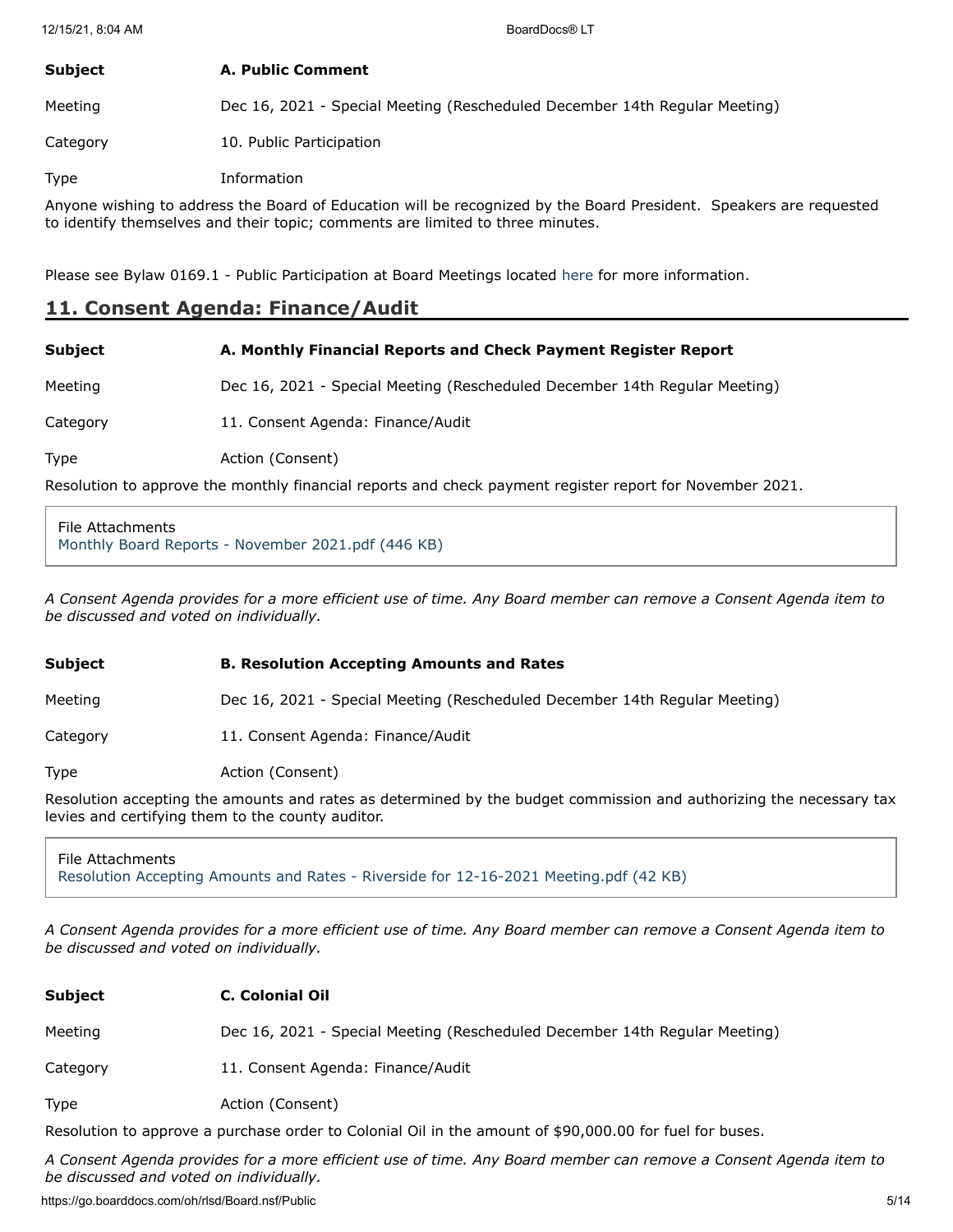| <b>Subject</b> | D. Zenith - Parkside/Riverview Cameras                                     |
|----------------|----------------------------------------------------------------------------|
| Meeting        | Dec 16, 2021 - Special Meeting (Rescheduled December 14th Regular Meeting) |
| Category       | 11. Consent Agenda: Finance/Audit                                          |

Type **Action** (Consent)

Resolution to approve a purchase order with Zenith Systems, LLC for \$17,726.46 for the adjustment and installation of additional cameras at Parkside and Riverview elementary schools.

*A Consent Agenda provides for a more efficient use of time. Any Board member can remove a Consent Agenda item to be discussed and voted on individually.*

#### **Subject E. Education Alternatives**

Meeting Dec 16, 2021 - Special Meeting (Rescheduled December 14th Regular Meeting)

Category 11. Consent Agenda: Finance/Audit

Type **Action** (Consent)

Resolution to approve a Student Transportation Agreement with Education Alternatives (EA) to provide services for students from the Riverside Local School District for the 2021-2022 school year.

*A Consent Agenda provides for a more efficient use of time. Any Board member can remove a Consent Agenda item to be discussed and voted on individually.*

| Subject  | F. PSI - LPN at Broadmoor                                                  |
|----------|----------------------------------------------------------------------------|
| Meeting  | Dec 16, 2021 - Special Meeting (Rescheduled December 14th Regular Meeting) |
| Category | 11. Consent Agenda: Finance/Audit                                          |
| Type     | Action (Consent)                                                           |

Resolution to approve a Service Agreement between Riverside Local Schools and psi AFFILIATES, INC./psi ASSOCIATES, INC. for a licensed practical nurse at Broadmoor, effective for the 2021-2022 school year.

*A Consent Agenda provides for a more efficient use of time. Any Board member can remove a Consent Agenda item to be discussed and voted on individually.*

Meeting Dec 16, 2021 - Special Meeting (Rescheduled December 14th Regular Meeting)

Category 11. Consent Agenda: Finance/Audit

Type **Action** (Consent)

Resolution authorizing the Treasurer to increase the amount maintained in the District's Arbiter account from \$5,000 to \$10,000 for the purposes of paying athletic officials.

*A Consent Agenda provides for a more efficient use of time. Any Board member can remove a Consent Agenda item to be discussed and voted on individually.*

| <b>Subject</b> | <b>H. Then and Now Certificate</b>                                         |
|----------------|----------------------------------------------------------------------------|
| Meeting        | Dec 16, 2021 - Special Meeting (Rescheduled December 14th Regular Meeting) |
| Category       | 11. Consent Agenda: Finance/Audit                                          |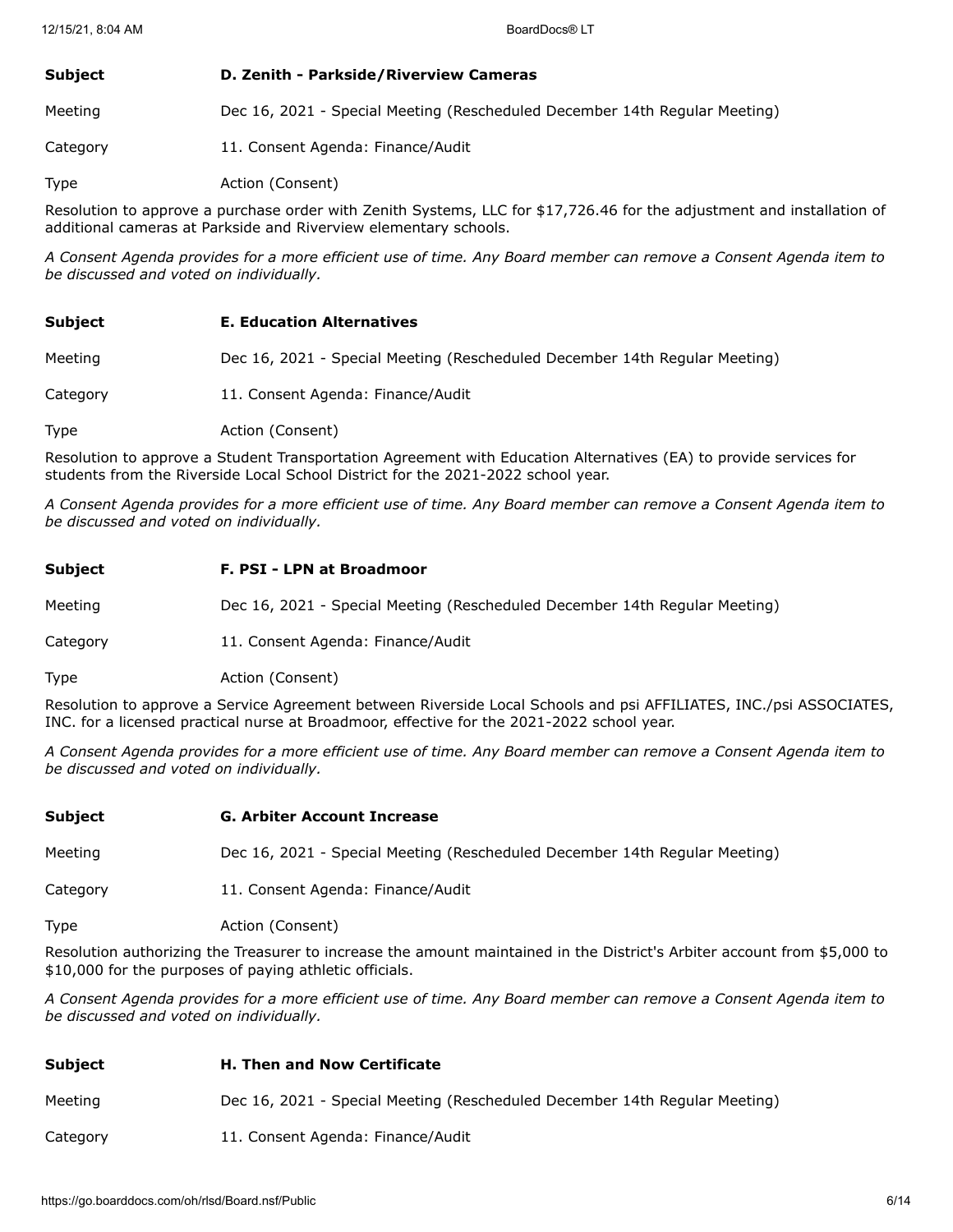#### Type **Action** (Consent)

Resolution to approve Then and Now Certificates over \$3,000 per ORC section 5705.41:

- 1. to Southeast Security Corporation in the amount of \$9,483.14 for mag locks in Melridge special needs classrooms.
- 2. to the ESC of the Western Reserve in the amount of \$28,065.60 for Geauga Youth Center tuition.
- 3. to the ESC of the Western Reserve in the amount of \$20,000.00 for the Lake County Detention Center charges.

*A Consent Agenda provides for a more efficient use of time. Any Board member can remove a Consent Agenda item to be discussed and voted on individually.*

| <b>Subject</b> | <b>I. Donations</b>                                                        |
|----------------|----------------------------------------------------------------------------|
| Meeting        | Dec 16, 2021 - Special Meeting (Rescheduled December 14th Regular Meeting) |
| Category       | 11. Consent Agenda: Finance/Audit                                          |

Type **Action** (Consent)

Resolution to accept the following donations:

1. \$11,302.56 from the RHS Gridiron Club for two additional coaches for the 2021-2022 school year. 2. \$400.00 from Mentor Rotary to the Drama fund.

*A Consent Agenda provides for a more efficient use of time. Any Board member can remove a Consent Agenda item to be discussed and voted on individually.*

| <b>Subject</b>             | J. Approval of Consent Agenda: Finance/Audit                                                               |                                    |         |  |
|----------------------------|------------------------------------------------------------------------------------------------------------|------------------------------------|---------|--|
| Meeting                    | Dec 16, 2021 - Special Meeting (Rescheduled December 14th Regular Meeting)                                 |                                    |         |  |
| Category                   |                                                                                                            | 11. Consent Agenda: Finance/Audit  |         |  |
| Type                       |                                                                                                            | Action (Consent)                   |         |  |
| Recommended Action         | Motion to approve the items listed on the Finance/Audit Consent Agenda as recommended by<br>the Treasurer. |                                    |         |  |
| Motion: __________________ |                                                                                                            |                                    |         |  |
| Second: _________________  |                                                                                                            |                                    |         |  |
| Vote:                      |                                                                                                            |                                    |         |  |
| Jennifer Harden            | Aye                                                                                                        | Nay_______                         | Abstain |  |
| Belinda Grassi             | Aye                                                                                                        |                                    | Abstain |  |
| Tom Hach                   | Aye                                                                                                        | $\mathsf{Nay}$ <sub>________</sub> | Abstain |  |
| Lori Krenisky              | Aye________                                                                                                | $\mathsf{Nay}$ <sub>________</sub> | Abstain |  |
| Jack Miley                 | Aye                                                                                                        |                                    | Abstain |  |

President declares the motion: carried, failed

*A Consent Agenda provides for a more efficient use of time. Any Board member can remove a Consent Agenda item to be discussed and voted on individually.*

#### **Subject K. Donation - Harden**

Meeting Dec 16, 2021 - Special Meeting (Rescheduled December 14th Regular Meeting)

Category 11. Consent Agenda: Finance/Audit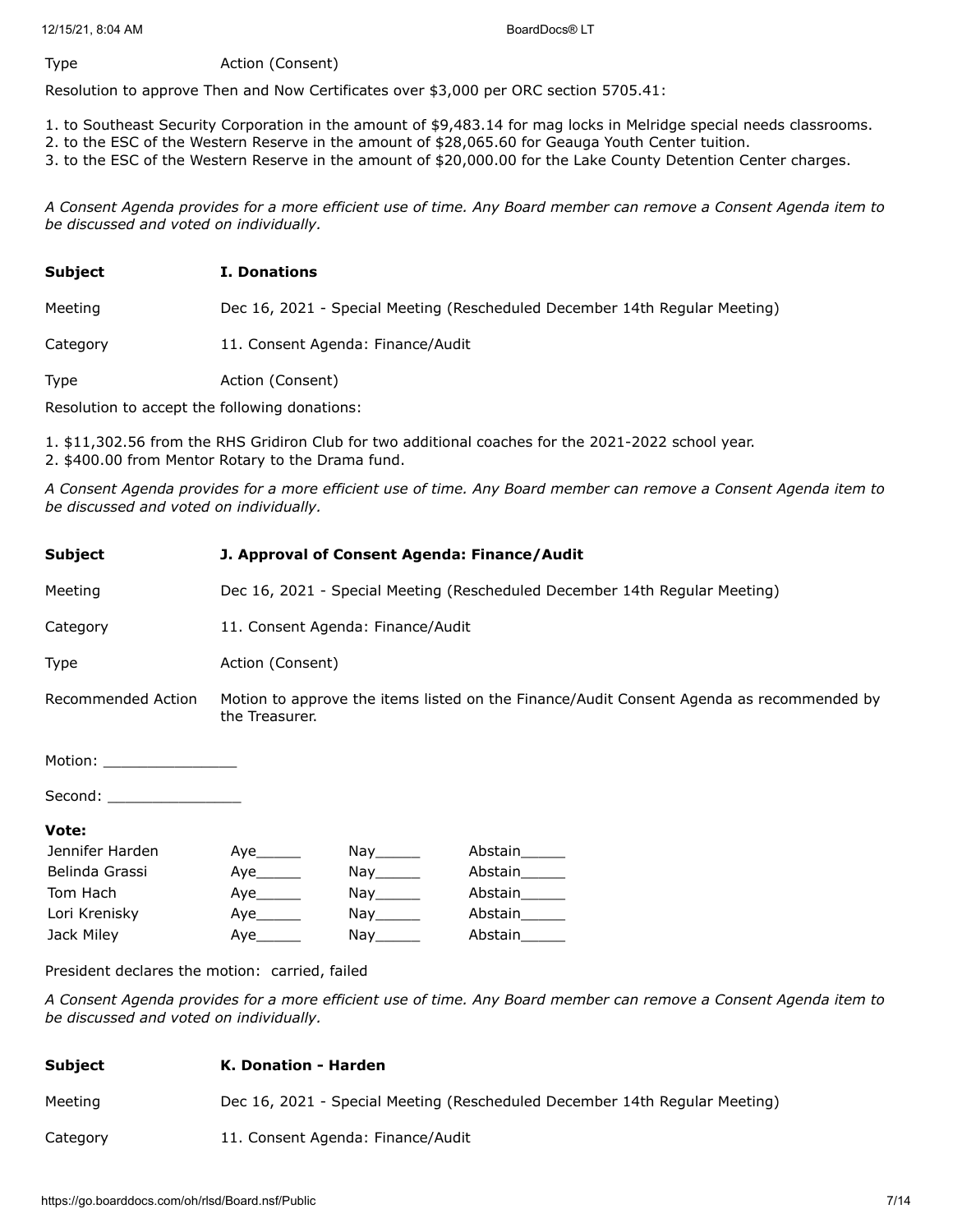12/15/21, 8:04 AM BoardDocs® LT

Type Action

Resolution to accept the following donations:

1. \$100.00 from Eugene and Jennifer Harden to the Beaver Nation Store.

Motion: \_\_\_\_\_\_\_\_\_\_\_\_\_\_\_

Second: \_\_\_\_\_\_\_\_\_\_\_\_\_\_\_

#### **Vote:**

| Jennifer Harden | Aye | Nay the control of the control of the control of the control of the control of the control of the control of th | Abstain |
|-----------------|-----|-----------------------------------------------------------------------------------------------------------------|---------|
| Belinda Grassi  |     | Nay the second the second second that the second second second the second second second second second second s  | Abstain |
| Tom Hach        | Aye | Nay the second the second second that the second second second the second second second second second second s  | Abstain |
| Lori Krenisky   | Aye | Nav l                                                                                                           | Abstain |
| Jack Miley      | Aye | Nay                                                                                                             | Abstain |

President declares the motion: carried, failed

# **12. Consent Agenda: Personnel**

## **Subject A. Retirement**

Meeting Dec 16, 2021 - Special Meeting (Rescheduled December 14th Regular Meeting)

Category 12. Consent Agenda: Personnel

Type **Action** (Consent)

Recommended Action Resolution to approve the following retirement(s);

1. Deborah Dombrowski, Studyhall Monitor, effective December 31, 2021.

*A Consent Agenda provides for a more efficient use of time. Any Board member can remove a Consent Agenda item to be discussed and voted on individually.*

| <b>Subject</b> | <b>B.</b> Resignation                                                      |
|----------------|----------------------------------------------------------------------------|
| Meeting        | Dec 16, 2021 - Special Meeting (Rescheduled December 14th Regular Meeting) |
| Category       | 12. Consent Agenda: Personnel                                              |
| <b>Type</b>    | Action (Consent)                                                           |

Recommended Action Resolution to approve the following resignation(s);

- 1. Melissa MacKnight, Second Grade Teacher at Melridge Elementary, effective December 31, 2021.
- 2. Michelle Bittner, Lunchroom Assistant at Riverview Elementary, effective November 23, 2021.
- 3. Nala Pope, Special Needs Assistant at Riverside Campus due to non completion of Aide Certificate and Background Check.

*A Consent Agenda provides for a more efficient use of time. Any Board member can remove a Consent Agenda item to be discussed and voted on individually.*

## **Subject C. Transfer**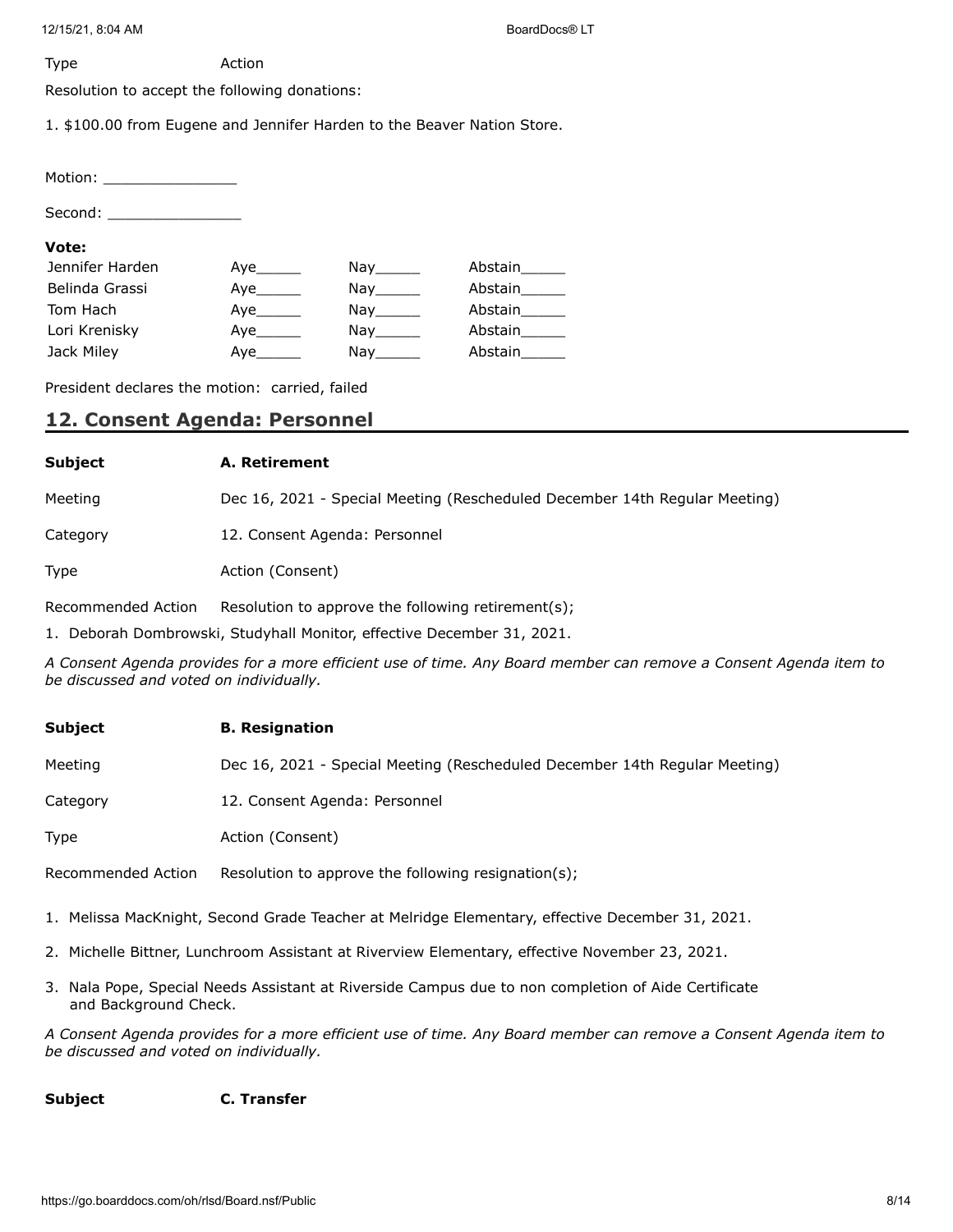| Meeting  | Dec 16, 2021 - Special Meeting (Rescheduled December 14th Regular Meeting) |
|----------|----------------------------------------------------------------------------|
| Category | 12. Consent Agenda: Personnel                                              |
| Type     | Action (Consent)                                                           |

Recommended Action Resolution to approve the following transfer(s);

- 1. Elise Riola From Payroll/Benefits Specialist to EMIS Coordinator, at an annual salary of \$62,500.00, effective January 3, 2022.
- 2. Michael Jahn, Night Custodian Tuesday-Saturday, at the hourly rate of \$17.06 Step-3, effective date corrected from November 23, 2021 to November 24, 2021.

*A Consent Agenda provides for a more efficient use of time. Any Board member can remove a Consent Agenda item to be discussed and voted on individually.*

**Subject D. Employment**

Meeting Dec 16, 2021 - Special Meeting (Rescheduled December 14th Regular Meeting)

Category 12. Consent Agenda: Personnel

Type **Action** (Consent)

Recommended Action Resolution to employ the following personnel;

1. Krysten Studer, Title Tutor at Buckeye and Melridge Elementary, One-Year Limited Contract at the hourly rate of \$24.62, effective January 3, 2022.

2. Pamela Wooledge, Intervention Specialist at Melridge Elementary, One-Year Limited Contract at a pro-rated salary based

on \$46,384.00 BA+9 Step-3, effective January 3, 2022.

- 3. Charles McConnaughy, Transportation Operator, One-Year Limited Contract at the hourly rate of \$19.02 Step-0, effective January 3, 2022.
- 4. Kaeleana Marshall, Assistant Cook at LaMuth Middle School, One-Year Limited Contract at the hourly rate of \$12.42 Step-0, effective January 3, 2022.
- 5. Kelly Rokosky, Special Needs Assistant at Riverview Elementary, One-Year Limited Contract at the hourly rate of \$12.43 Step-0, effective January 3, 2022.

*A Consent Agenda provides for a more efficient use of time. Any Board member can remove a Consent Agenda item to be discussed and voted on individually.*

| <b>Subject</b>     | <b>E. Classified Substitutes</b>                                           |  |  |
|--------------------|----------------------------------------------------------------------------|--|--|
| Meeting            | Dec 16, 2021 - Special Meeting (Rescheduled December 14th Regular Meeting) |  |  |
| Category           | 12. Consent Agenda: Personnel                                              |  |  |
| <b>Type</b>        | Action (Consent)                                                           |  |  |
| Recommended Action | Resolution to approve the following classified substitute(s);              |  |  |

#### **Classified Substitute**

- 1. Kaelena Marshall, effective December 6, 2021.
- 2. Hunter Gifford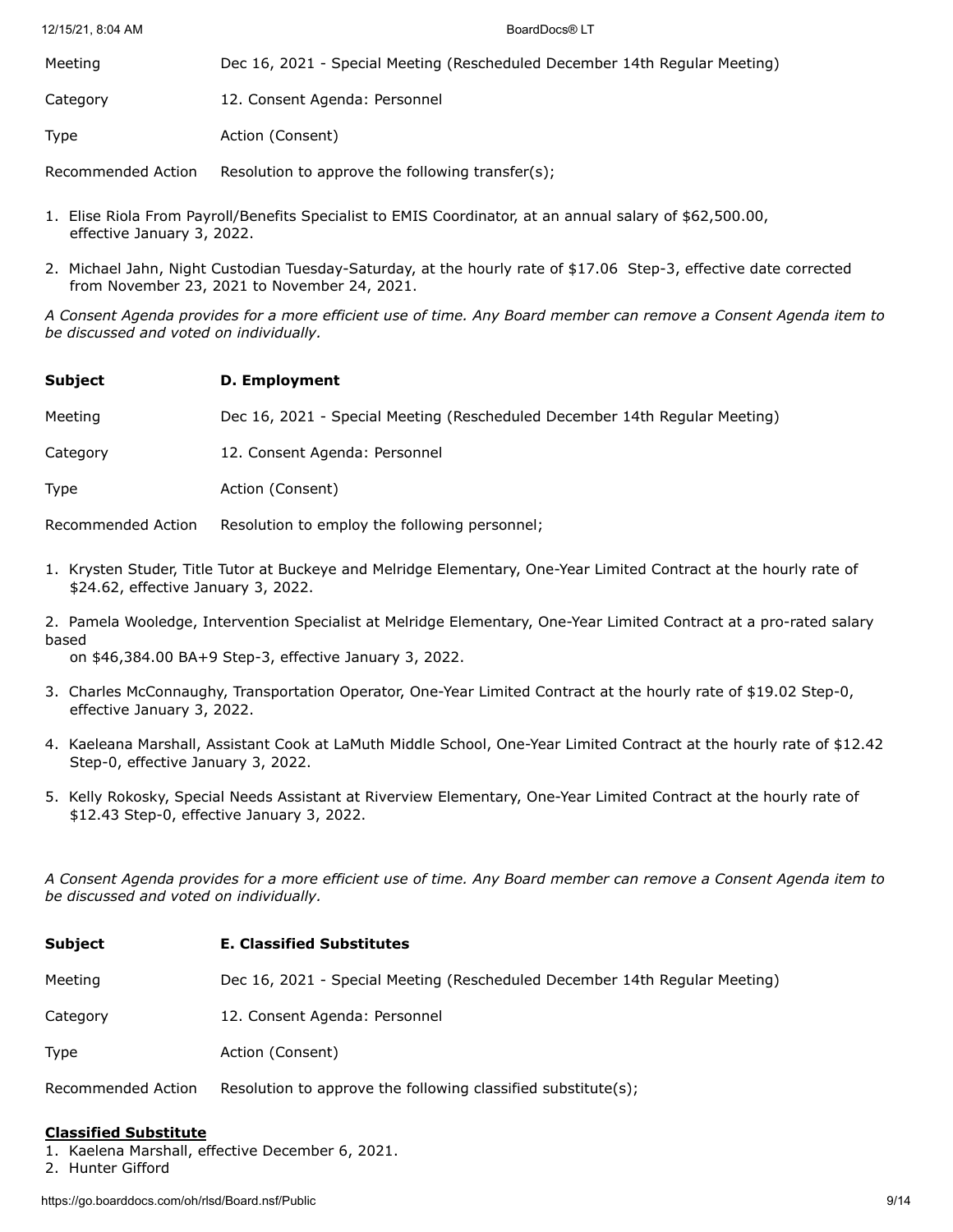- 3. Diane Wagner
- 4. Brittany Schinke
- 5. Dwight Jeter, effective December 6, 2021

#### **Educational Aide Substitute**

- 1. Darlene McNiel
- 2. Brittany Schinke

#### **Transportation Operator Substitute**

1. Michael Jahn, effective December 2, 2021.

*A Consent Agenda provides for a more efficient use of time. Any Board member can remove a Consent Agenda item to be discussed and voted on individually.*

#### **Subject F. Substitute Teacher Requirements**

Meeting Dec 16, 2021 - Special Meeting (Rescheduled December 14th Regular Meeting)

Category 12. Consent Agenda: Personnel

Type **Action** (Consent)

Resolution authorizing the adjustment of substitute teacher requirements in accordance with Senate Bill 1, Section 4 for the remainder of the 2021-2022 school year per the attached resolution.

## File Attachments [Resolution-Limited Employment of Substitute Teachers; Substitute SB 1.pdf \(92 KB\)](https://go.boarddocs.com/oh/rlsd/Board.nsf/files/C9KMAE5A02F2/$file/Resolution-Limited%20Employment%20of%20Substitute%20Teachers%3B%20Substitute%20SB%201.pdf)

*A Consent Agenda provides for a more efficient use of time. Any Board member can remove a Consent Agenda item to be discussed and voted on individually.*

| <b>Subject</b>              | <b>G. Approval of Consent Agenda: Personnel</b>                                                             |                                                                                                                |               |  |
|-----------------------------|-------------------------------------------------------------------------------------------------------------|----------------------------------------------------------------------------------------------------------------|---------------|--|
| Meeting                     | Dec 16, 2021 - Special Meeting (Rescheduled December 14th Regular Meeting)                                  |                                                                                                                |               |  |
| Category                    | 12. Consent Agenda: Personnel                                                                               |                                                                                                                |               |  |
| Type                        | Action (Consent)                                                                                            |                                                                                                                |               |  |
| Recommended Action          | Motion to approve the items listed on the Personnel Consent Agenda as recommended by the<br>Superintendent. |                                                                                                                |               |  |
| Motion: ___________________ |                                                                                                             |                                                                                                                |               |  |
| Second: _________________   |                                                                                                             |                                                                                                                |               |  |
| Vote:                       |                                                                                                             |                                                                                                                |               |  |
| Jennifer Harden             |                                                                                                             | Nay_______                                                                                                     | Abstain______ |  |
| Belinda Grassi              |                                                                                                             | Nay______                                                                                                      | Abstain_____  |  |
| Tom Hach                    | Aye_______                                                                                                  | Nay_______                                                                                                     | Abstain______ |  |
| Lori Krenisky               | Aye_______                                                                                                  | Nay_______                                                                                                     | Abstain______ |  |
| Jack Miley                  | Aye                                                                                                         | Nay the second the second second that the second second second the second second second second second second s | Abstain______ |  |

President declares the motion: carried, failed

*A Consent Agenda provides for a more efficient use of time. Any Board member can remove a Consent Agenda item to be discussed and voted on individually.*

## **13. Consent Agenda: Curriculum & Programming**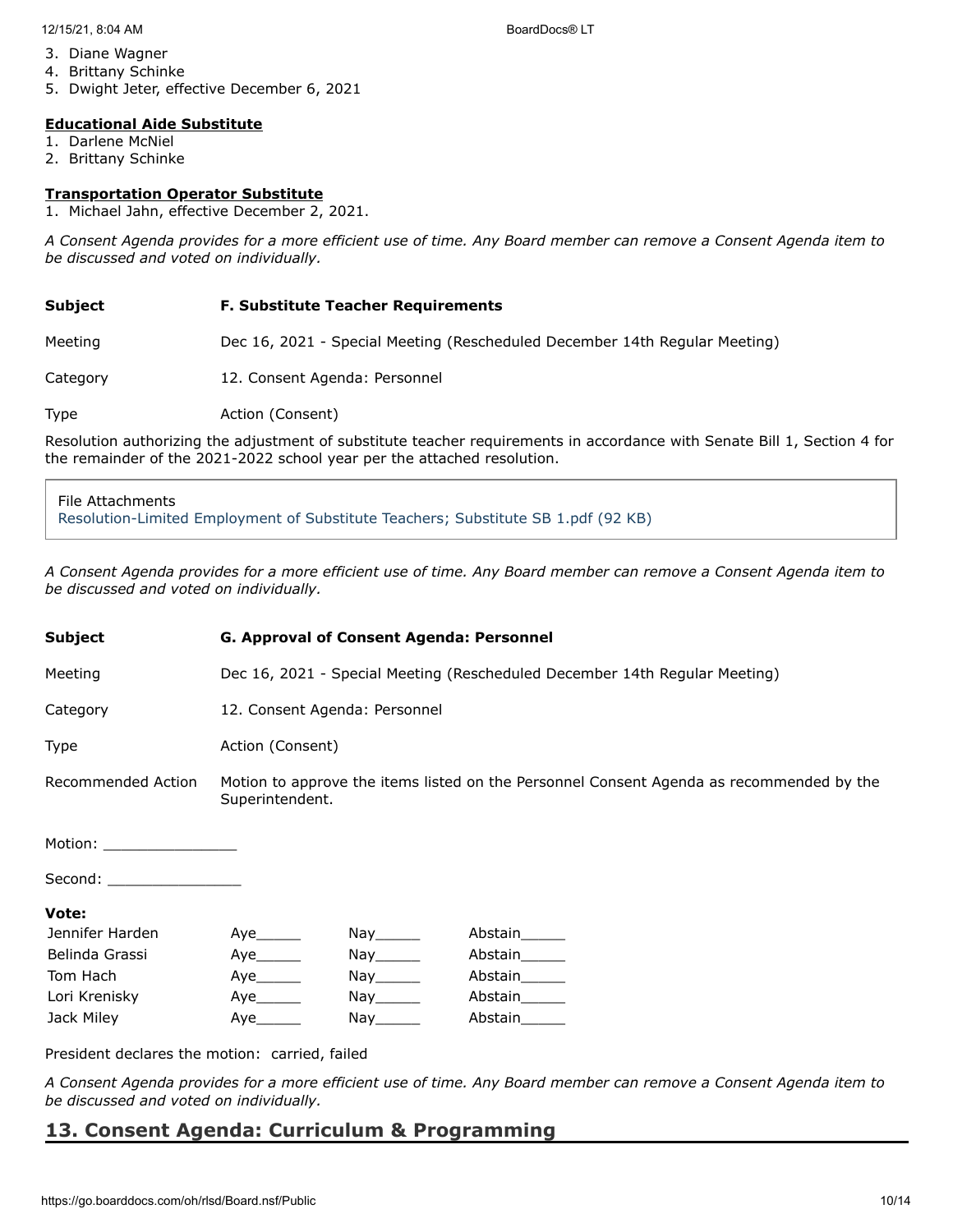## **Subject A. 2022 9th Grade Band's Music Education Tour to Cincinnati, Ohio**

Meeting Dec 16, 2021 - Special Meeting (Rescheduled December 14th Regular Meeting)

Category 13. Consent Agenda: Curriculum & Programming

Type **Action** (Consent)

Resolution to approve the 9th Grade Band's Music Education Tour to Cincinnati, Ohio scheduled for May 5, 6, and 7, 2022. There will be no cost to the Board of Education.

*A Consent Agenda provides for a more efficient use of time. Any Board member can remove a Consent Agenda item to be discussed and voted on individually.*

| <b>Subject</b>             | <b>B. Approval of Consent Agenda: Curriculum &amp; Programming</b>                                                         |                                                                                                                |               |  |
|----------------------------|----------------------------------------------------------------------------------------------------------------------------|----------------------------------------------------------------------------------------------------------------|---------------|--|
| Meeting                    | Dec 16, 2021 - Special Meeting (Rescheduled December 14th Regular Meeting)                                                 |                                                                                                                |               |  |
| Category                   | 13. Consent Agenda: Curriculum & Programming                                                                               |                                                                                                                |               |  |
| <b>Type</b>                | Action (Consent)                                                                                                           |                                                                                                                |               |  |
| Recommended Action         | Motion to approve the items listed on the Curriculum & Programming Consent Agenda as<br>recommended by the Superintendent. |                                                                                                                |               |  |
| Motion: __________________ |                                                                                                                            |                                                                                                                |               |  |
| Second: __________________ |                                                                                                                            |                                                                                                                |               |  |
| Vote:                      |                                                                                                                            |                                                                                                                |               |  |
| Jennifer Harden            | Aye                                                                                                                        | Nay_______                                                                                                     | Abstain______ |  |
| Belinda Grassi             |                                                                                                                            | $\mathsf{Nay} \_\_\_\_\_\$                                                                                     | Abstain______ |  |
| Tom Hach                   | Aye                                                                                                                        | Nay______                                                                                                      | Abstain______ |  |
| Lori Krenisky              | Aye                                                                                                                        | Nay______                                                                                                      | Abstain______ |  |
| Jack Miley                 | Aye                                                                                                                        | Nay the second the second second that the second second second the second second second second second second s | Abstain       |  |

President declares the motion: carried, failed

*A Consent Agenda provides for a more efficient use of time. Any Board member can remove a Consent Agenda item to be discussed and voted on individually.*

# **14. Consent Agenda: Buildings & Grounds/Operations**

| <b>SUDJECL</b> | A. Date for January 2022 Tax budget nearing and Organizational Meeting     |
|----------------|----------------------------------------------------------------------------|
| Meeting        | Dec 16, 2021 - Special Meeting (Rescheduled December 14th Regular Meeting) |

**Subject A. Date for January 2022 Tax Budget Hearing and Organizational Meeting**

Category 14. Consent Agenda: Buildings & Grounds/Operations

Type **Action** (Consent)

Resolution to approve conducting a Tax Budget Hearing at 6:45 p.m. on January \_\_\_, 2022 and an Organizational Meeting at 7:00 p.m. in the Riverside Lecture Room.

*A Consent Agenda provides for a more efficient use of time. Any Board member can remove a Consent Agenda item to be discussed and voted on individually.*

#### **Subject B. President Pro Tempore for January 2022 Tax Budget Hearing and Organizational Meeting**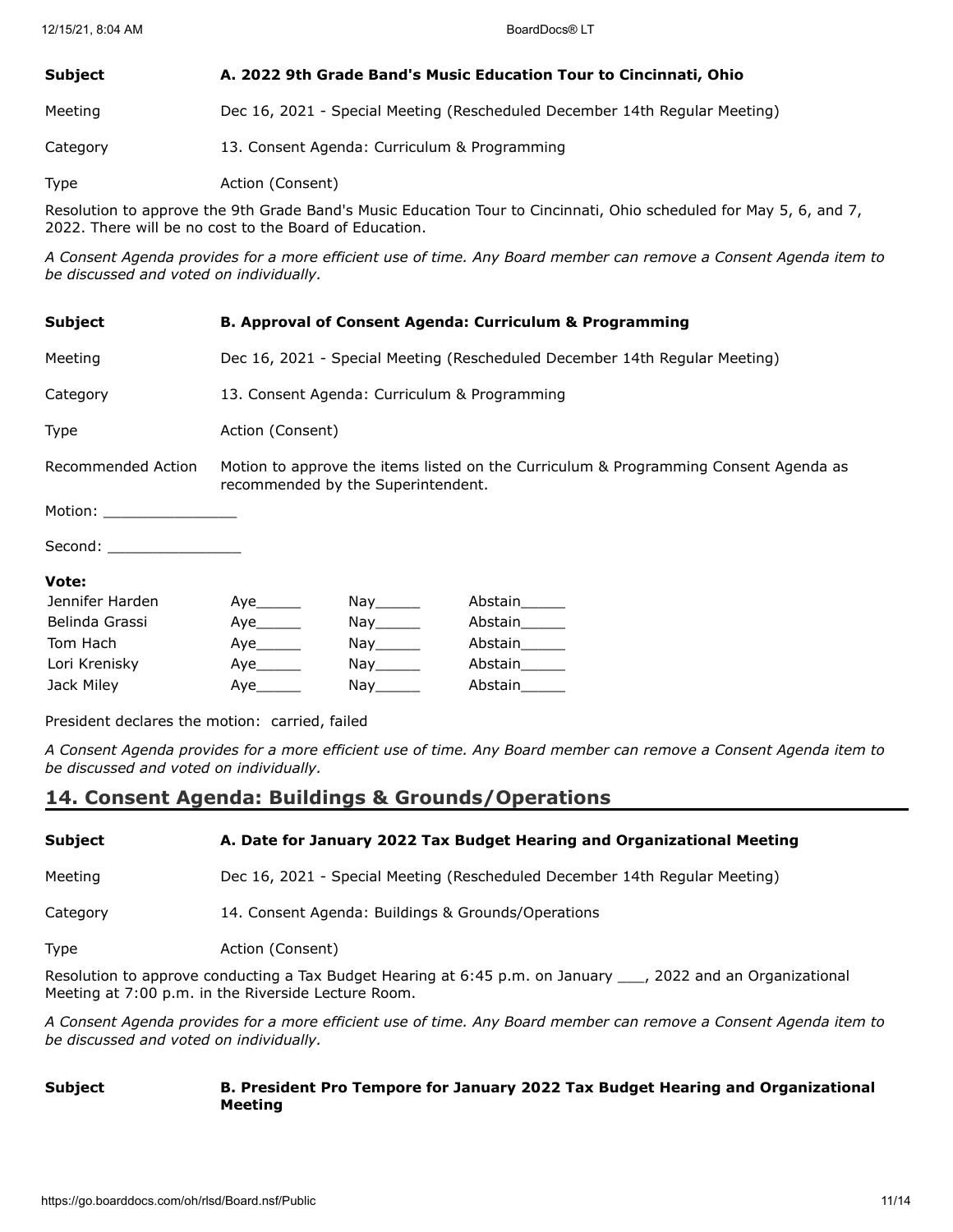Meeting Dec 16, 2021 - Special Meeting (Rescheduled December 14th Regular Meeting) Category 14. Consent Agenda: Buildings & Grounds/Operations

Type **Action** (Consent)

Resolution to appoint Jennifer Harden as President Pro Tempore for the January 2022 Tax Budget Hearing and Organizational Meeting.

*A Consent Agenda provides for a more efficient use of time. Any Board member can remove a Consent Agenda item to be discussed and voted on individually.*

#### **Subject C. New/Revised Board Policies**

Meeting Dec 16, 2021 - Special Meeting (Rescheduled December 14th Regular Meeting)

Category 14. Consent Agenda: Buildings & Grounds/Operations

Type **Action** (Consent)

Recommended Action Approval of new/revised Board policies.

Resolution to approve New/Revised Board Policies:

0100 - Definitions

|                              | Bylaw 0169.1 - Public Participation at Board Meetings                                                   |
|------------------------------|---------------------------------------------------------------------------------------------------------|
| Policy 1530 -                | Evaluation of Principals and Other Administrators                                                       |
| Policy $1617 -$              | Weapons                                                                                                 |
| Policy $3217 - W$ eapons     |                                                                                                         |
| Policy $4217 - W$ eapons     |                                                                                                         |
|                              | Policy 2271 - College Credit Plus Program                                                               |
|                              | Policy 2370.01 - Blended Learning                                                                       |
| Policy 5111 -                | Eligibility of Resident/Nonresident Students                                                            |
|                              | Policy 5111.02 - Educational Opportunity for Military Children                                          |
| Policy 5200 - Attendance     |                                                                                                         |
|                              | Policy 5350 - Student Mental Health and Suicide Prevention                                              |
|                              | Policy 5464 - Early High School Graduation                                                              |
| Policy 5516 - Student Hazing |                                                                                                         |
|                              | Policy 5630.01 – Positive Behavior Intervention and Supports and Limited Use of Restraint and Seclusion |
| Policy 6114 -                | Cost Principles - Spending Federal Funds                                                                |
| Policy 7300 -                | Disposition of Real Property/Personal Property                                                          |
| Policy 7450 -                | Property Inventory                                                                                      |
| Policy 8330 -                | Student Records                                                                                         |
| Policy 8462 -                | Student Abuse and Neglect                                                                               |
| Policy 8600 -                | Transportation                                                                                          |
| Policy 8651 -                | Nonroutine Use of School Buses                                                                          |
| Policy 8740 -                | <b>Bonding</b>                                                                                          |

*A Consent Agenda provides for a more efficient use of time. Any Board member can remove a Consent Agenda item to be discussed and voted on individually.*

| <b>Subject</b> | D. Capitol Aluminum & Glass - Doors                                        |  |  |
|----------------|----------------------------------------------------------------------------|--|--|
| Meeting        | Dec 16, 2021 - Special Meeting (Rescheduled December 14th Regular Meeting) |  |  |
| Category       | 14. Consent Agenda: Buildings & Grounds/Operations                         |  |  |
| <b>Type</b>    | Action (Consent)                                                           |  |  |

Resolution to approve a purchase order to Capitol Aluminum & Glass Corp. to replace various doors at the Riverside Campus, LaMuth Middle School, and Buckeye Elementary School at a total cost of \$35,700.

*A Consent Agenda provides for a more efficient use of time. Any Board member can remove a Consent Agenda item to be discussed and voted on individually.*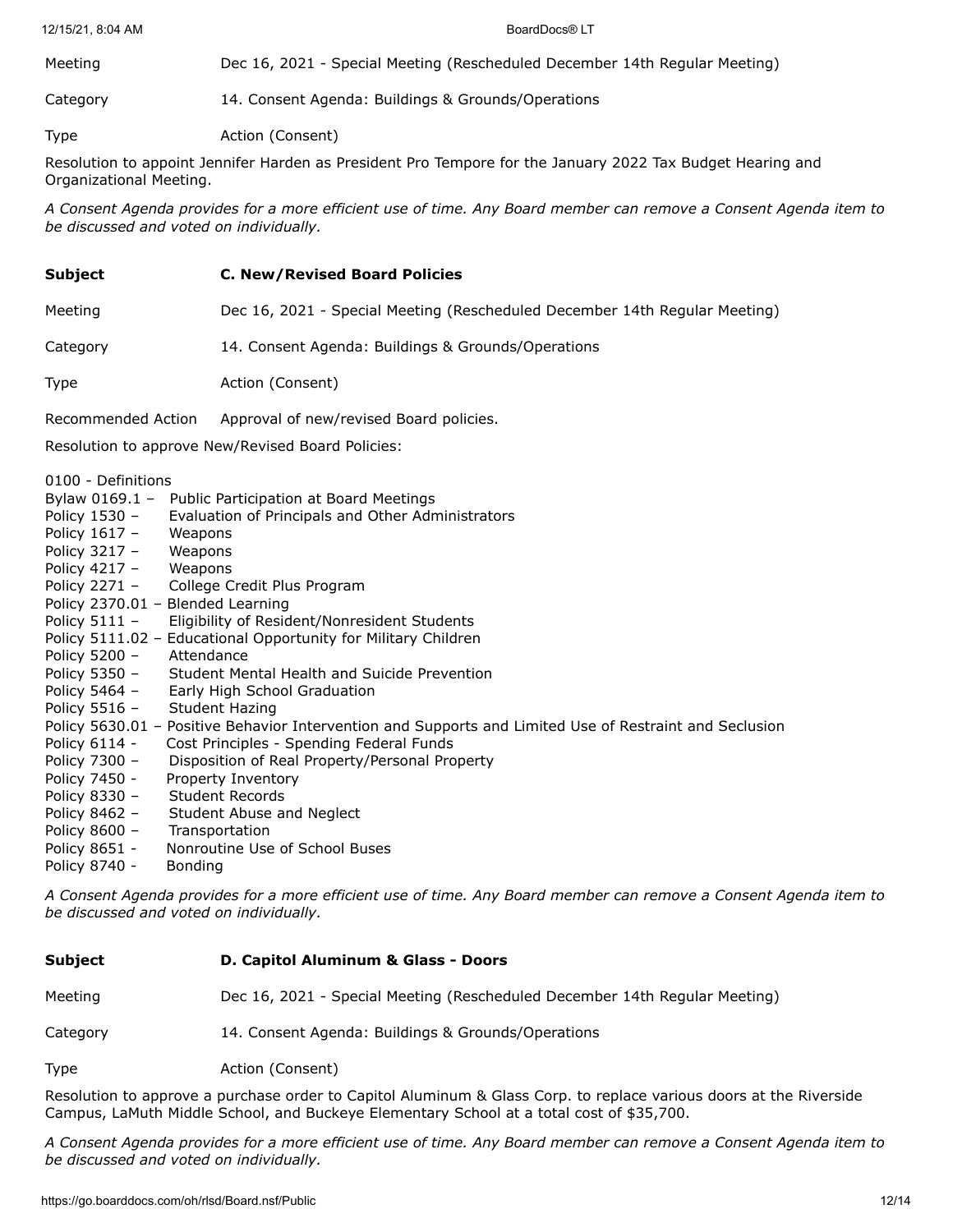12/15/21, 8:04 AM BoardDocs® LT

| <b>Subject</b>             | E. Approval of Consent Agenda: Buildings & Grounds/Operations                                                                    |            |               |  |
|----------------------------|----------------------------------------------------------------------------------------------------------------------------------|------------|---------------|--|
| Meeting                    | Dec 16, 2021 - Special Meeting (Rescheduled December 14th Regular Meeting)                                                       |            |               |  |
| Category                   | 14. Consent Agenda: Buildings & Grounds/Operations                                                                               |            |               |  |
| <b>Type</b>                | Action (Consent)                                                                                                                 |            |               |  |
| Recommended Action         | Motion to approve the items listed on the Buildings & Grounds/Operations Consent Agenda as<br>recommended by the Superintendent. |            |               |  |
| Motion: __________________ |                                                                                                                                  |            |               |  |
| Second:                    |                                                                                                                                  |            |               |  |
| Vote:                      |                                                                                                                                  |            |               |  |
| Jennifer Harden            | Aye $\rule{1em}{0.15mm}$                                                                                                         | Nay_______ | Abstain______ |  |
| Belinda Grassi             | Aye_______                                                                                                                       |            | Abstain______ |  |
| Tom Hach                   | Aye_______                                                                                                                       | Nay_______ | Abstain______ |  |
| Lori Krenisky              | Aye_______                                                                                                                       | Nay_______ | Abstain______ |  |
| Jack Miley                 | Aye                                                                                                                              |            | Abstain______ |  |

President declares the motion: carried, failed

*A Consent Agenda provides for a more efficient use of time. Any Board member can remove a Consent Agenda item to be discussed and voted on individually.*

#### **Subject F. Revised Bylaw 0142.1 - Oath**

Meeting Dec 16, 2021 - Special Meeting (Rescheduled December 14th Regular Meeting)

Category 14. Consent Agenda: Buildings & Grounds/Operations

Type **Action** (Consent)

The Riverside Local School District Board of Education hereby declares an emergency pursuant to Board Bylaw 0131 necessitating the immediate adoption of revised Bylaw 0142.1 - OATH and adopts the attached revised Bylaw 0142.1 - OATH effective immediately.

Motion: \_\_\_\_\_\_\_\_\_\_\_\_\_\_\_

Second:  $\Box$ 

#### **Vote:**

| Jennifer Harden | Aye       | Nav i stra                                                                                                                    | Abstain       |
|-----------------|-----------|-------------------------------------------------------------------------------------------------------------------------------|---------------|
| Belinda Grassi  |           | Nay_______                                                                                                                    | Abstain______ |
| Tom Hach        | Aye       | Nay the second the second second that the second second second the second second second second second second s                | Abstain       |
| Lori Krenisky   | Aye______ | Nay the second the second term in the second second term in the second second term in the second second term in $\mathcal{L}$ | Abstain       |
| Jack Miley      | Aye       | Nay the second the second second that the second second second the second second second second second second s                | Abstain       |

President declares the motion: carried, failed

| File Attachments                                                   |
|--------------------------------------------------------------------|
| Resolution-Amendment and Adoption of Board Bylaw 142.1.pdf (88 KB) |
| Bylaw 142.1 - Amended.pdf (50 KB)                                  |

*A Consent Agenda provides for a more efficient use of time. Any Board member can remove a Consent Agenda item to be discussed and voted on individually.*